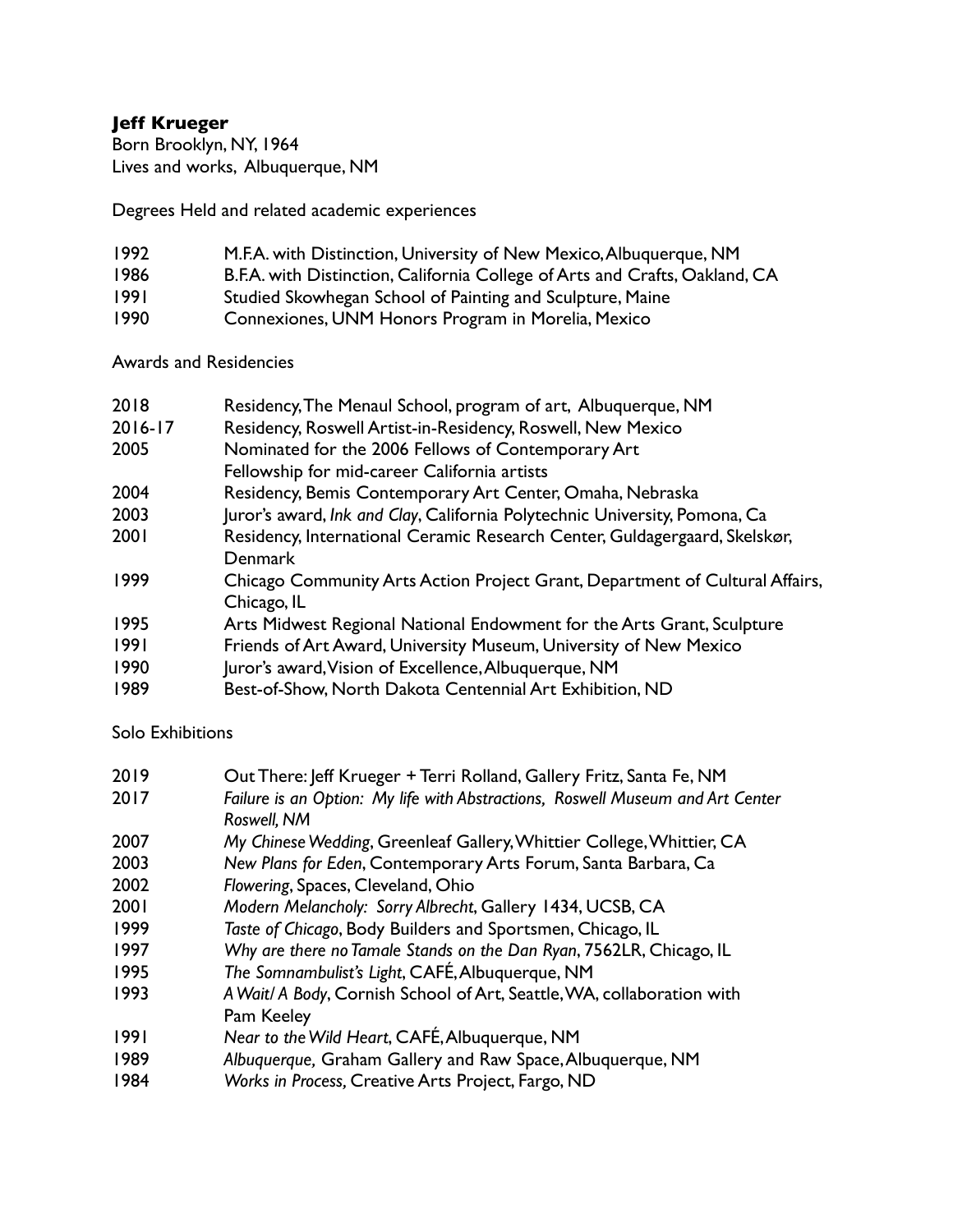## Selected Group Exhibitions

| 2021                                                      | (Re) Opened - Group Show Kouri + Carrao Gallery, Santa Fe, NM                                                                               |  |  |  |
|-----------------------------------------------------------|---------------------------------------------------------------------------------------------------------------------------------------------|--|--|--|
| 2020                                                      | Art On Paper, with Gallery Fritz, New York City                                                                                             |  |  |  |
| 2019                                                      | In Our Own BackYard, 516 Arts, Albuquerque, NM                                                                                              |  |  |  |
| 2018                                                      | The Audacity of Art: Art for the Midterm Elections, Gallery Fritz, Santa Fe                                                                 |  |  |  |
|                                                           | Striking up the Scene; Grand Opening, Gallery Fritz, Santa Fe, NM                                                                           |  |  |  |
| 2017                                                      | RAIR at 50, Beyond the Gift of Time, Roswell Museum and Art Center, Roswell                                                                 |  |  |  |
|                                                           | 222 Invitational, Roswell, NM                                                                                                               |  |  |  |
| 2015                                                      | The One and the Many, Co-Curator, April Price Gallery, Albuquerque, NM<br>From the Ground Up: Design, Here + Now, 516 Arts, Albuquerque, NM |  |  |  |
| 2014                                                      | Ikibana, 5G North Gallery, Albuquerque, NM                                                                                                  |  |  |  |
| 2013                                                      | Miniatures and More, Albuquerque Museum, Albuquerque, NM                                                                                    |  |  |  |
| 2010                                                      | Sculpture as Landscape, SCA Contemporary Art, Albuquerque, NM                                                                               |  |  |  |
| 2009                                                      | Albuquerque Now, Albuquerque Museum, Albuquerque, NM                                                                                        |  |  |  |
| 2008                                                      | Speak Out, 516 Arts, Albuquerque, NM                                                                                                        |  |  |  |
|                                                           | Southwest Biennial, Albuquerque Museum, Albuquerque, NM                                                                                     |  |  |  |
| 2005                                                      | Ink and Clay, California Polytechnic University, Pomona, CA                                                                                 |  |  |  |
| 2004<br>Double Take, The Brewery Project, Los Angeles, CA |                                                                                                                                             |  |  |  |
|                                                           | Blur at Bekins, Bekins Building, Santa Barbara, CA                                                                                          |  |  |  |
| 2003                                                      | Ink and Clay, California Polytechnic University, Pomona, CA                                                                                 |  |  |  |
| 2002                                                      | Faculty Exhibition, University Art Museum, UCSB, Santa Barbara, CA                                                                          |  |  |  |
| 2000                                                      | Focus on the Forum, Contemporary Arts Forum, Santa Barbara, CA                                                                              |  |  |  |
|                                                           | Small Works 15, Atkinson Gallery, Santa Barbara City College, S.B., CA                                                                      |  |  |  |
| 1998                                                      | Table of Contents, Renaissance Society, University of Chicago, Chicago, IL                                                                  |  |  |  |
|                                                           | Skowhegan Benefit Auction, David Bietzal Gallery, New York, N                                                                               |  |  |  |
|                                                           | Chicago Artist 98, Gallery 312, Chicago, IL                                                                                                 |  |  |  |
|                                                           | Butter, Margin Gallery, Chicago                                                                                                             |  |  |  |
|                                                           | Intersections, Stevens-George Gallery, Hammond, IN                                                                                          |  |  |  |
| 1997                                                      | Male/Plaster/Scale, ARC, Chicago, II                                                                                                        |  |  |  |
|                                                           | Regional '97, Indianapolis Art Center, Indianapolis, IN                                                                                     |  |  |  |
| 1995                                                      | Selections, The Drawing Center, New York, NY                                                                                                |  |  |  |
|                                                           | Santa Fe Art Fair, Laura Carpenter Gallery, Santa Fe, NM                                                                                    |  |  |  |
| 1994                                                      | Personally Defining Clay, Contemporary Arts Center, New Orleans, LA                                                                         |  |  |  |
|                                                           | Festival Des La Raza, Museo Des Artes, Juarez, Mexico                                                                                       |  |  |  |
|                                                           | Reviews, Previews, CAFÉ, Albuquerque, NM                                                                                                    |  |  |  |
| 1993                                                      | Response, The Harwood, Albuquerque, NM                                                                                                      |  |  |  |
| 1992                                                      | The Road to Chaos, The Harwood, Albuquerque, NM                                                                                             |  |  |  |
| 1991                                                      | 2K, Tu Kay, Too Kae, John Sommers Gallery, University of New Mexico                                                                         |  |  |  |
|                                                           | Vision of Excellence, New Mexico State Fair Grounds, Albuquerque, NM                                                                        |  |  |  |
| 1990                                                      | The Chalice and the Blade, Raw Space, Albuquerque, NM                                                                                       |  |  |  |
| 1989                                                      | North Dakota Centennial Art Exhibition, North Dakota Traveling Exhibition                                                                   |  |  |  |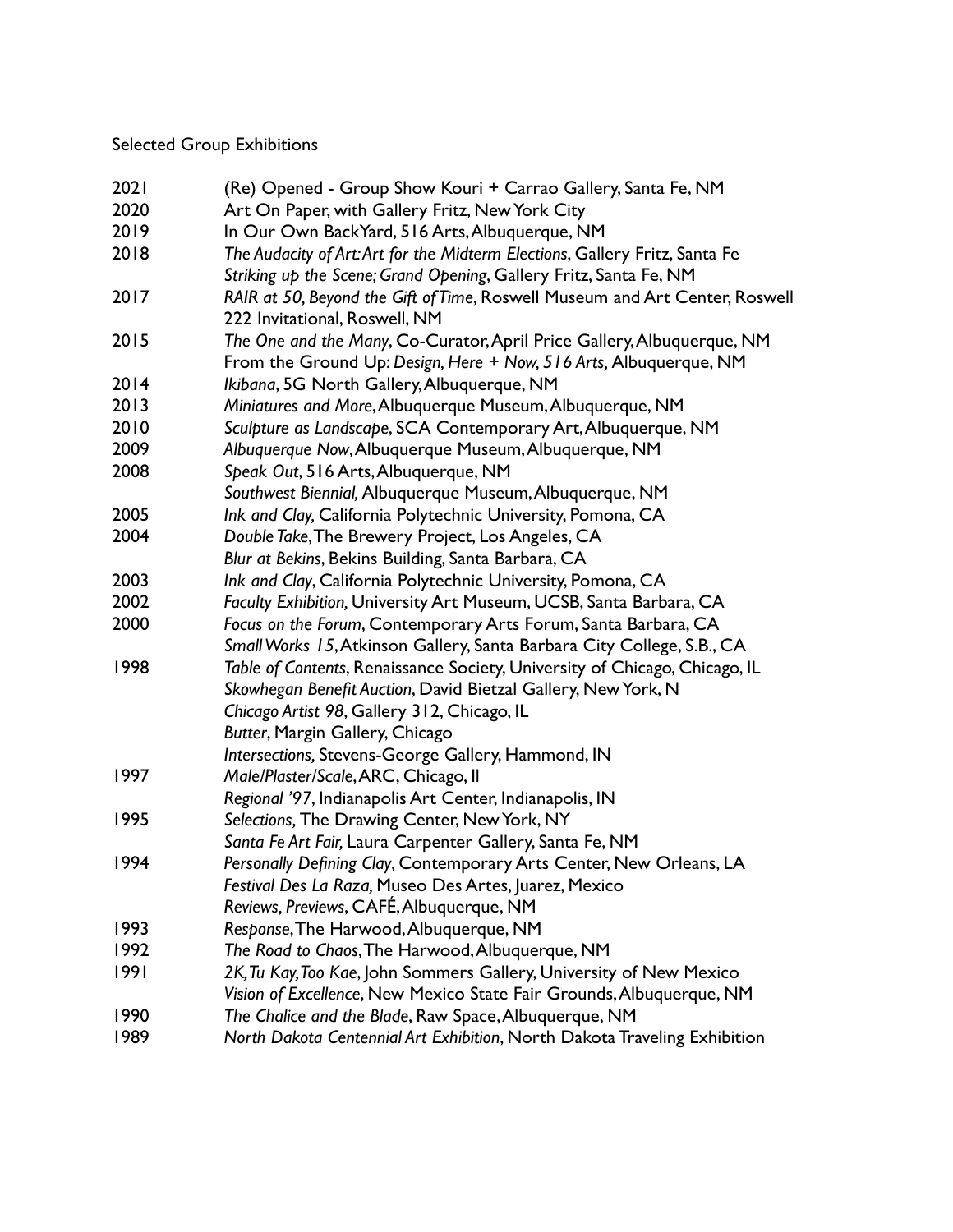## Lectures and Gallery Talks

| 2017 | Roswell Museum and Art Center, Roswell, NM |  |  |
|------|--------------------------------------------|--|--|
|------|--------------------------------------------|--|--|

- 2009 Albuquerque Museum; *Albuquerque Now* presentation to Friends of Art
- 2007 Greenleaf Gallery, Whittier College, Whittier College, CA
- 2004 Bemis Center for Contemporary Art, Omaha, Nebraska
- 2003 Royal College of Art, London, Ceramic Department
- 2001 Royal College of Art, Copenhagen, Denmark
- School of Glass and Ceramics, Bornholm, Denmark
- 2000 Santa Barbara City College, Santa Barbara, CA
- 1999 The School of the Art Institute of Chicago, Dept. of Ceramics, Chicago, IL
- 1994 The University of New Mexico, Ceramic Department, Albuquerque, NM
- 1993 Cornish School of Art, Seattle, WA
- 1991 University Art Museum, University of New Mexico, Albuquerque, NM

Reviews and Publications

Conrad Skinner, '*Back to Back'* for Out There Jeff Krueger/Terri Rolland, Gallery Fritz (2019) *Interview with Stacia Yeapanes; Featured Artist Blog*, Other Peoples Pixels, (October 2018) Rich Krueger, *NowThen*, RKM Music, (Cover)

Jeff Krueger, Failure is an Option, Roswell Museum and Art Center, (April, 2017)

Christina Stock, A Monument to Light, *Vistas, Roswell Daily Record, April 2nd, 2017*

Jeff Krueger, Scott Greene and the Course of Empire, Catalogue, 516 ARTS, 2015

*Denver Quarterly,* University of Denver, Volume 48, Number 2, 2014 *(Cover)*

Jeff Krueger, Steve Barry, UNM Museum of Art, 'Common Sense' Review, (January 2007), *Art ltd. West Coast Art + Design*

Jeff Krueger, Anders Ruhwald, Mark Rowlandcontemporary, 'Kohler' Review (October 2006 Volume 25, *Sculpture Magazine*

Jeff Krueger, Scott Greene at Catherine Clark, New Fears, (May, 2005) *Coagula* Rose Polenzani, *August*, 2004, Parhelion Music (Cover)

Josef Woodard, New Plans for Eden(July18-24, 2003) *Santa Barbara News-Press,* pp5&9.

D.J.Palladino, Fetus, Don't Fail Me Now(January 18, 2001) *Santa Barbara, Independent,* p. 31 Rose Polenzani, *Anybody*, 1999, Daemon Records, (Cover)

Ann Wiems, On View: Chicago, Alternative Exhibitions Sites / Non-Sites (May 1998). *New Art Examiner.* Pp42-43.

Michael Bulka, Matthew Girson et al. 7562LR, Chicago. (May-August 1998).*C Magazine, p47.* Rose Polenzani*, Dragersville,* 1998, Parhelion Music (Cover)

James Crump, Jeff Krueger, CAFÉ. (April 1995). *New Art Examiner.*

David Saton, Discovery of Self Beneath Surface, (1993) *Albuquerque Journal.*

Personally Defining Clay, Robin Levy, Curator, Contemporary Arts Center,

New Orleans, LA, 1994

Selections, The Drawing Center, New York, NY, 1995